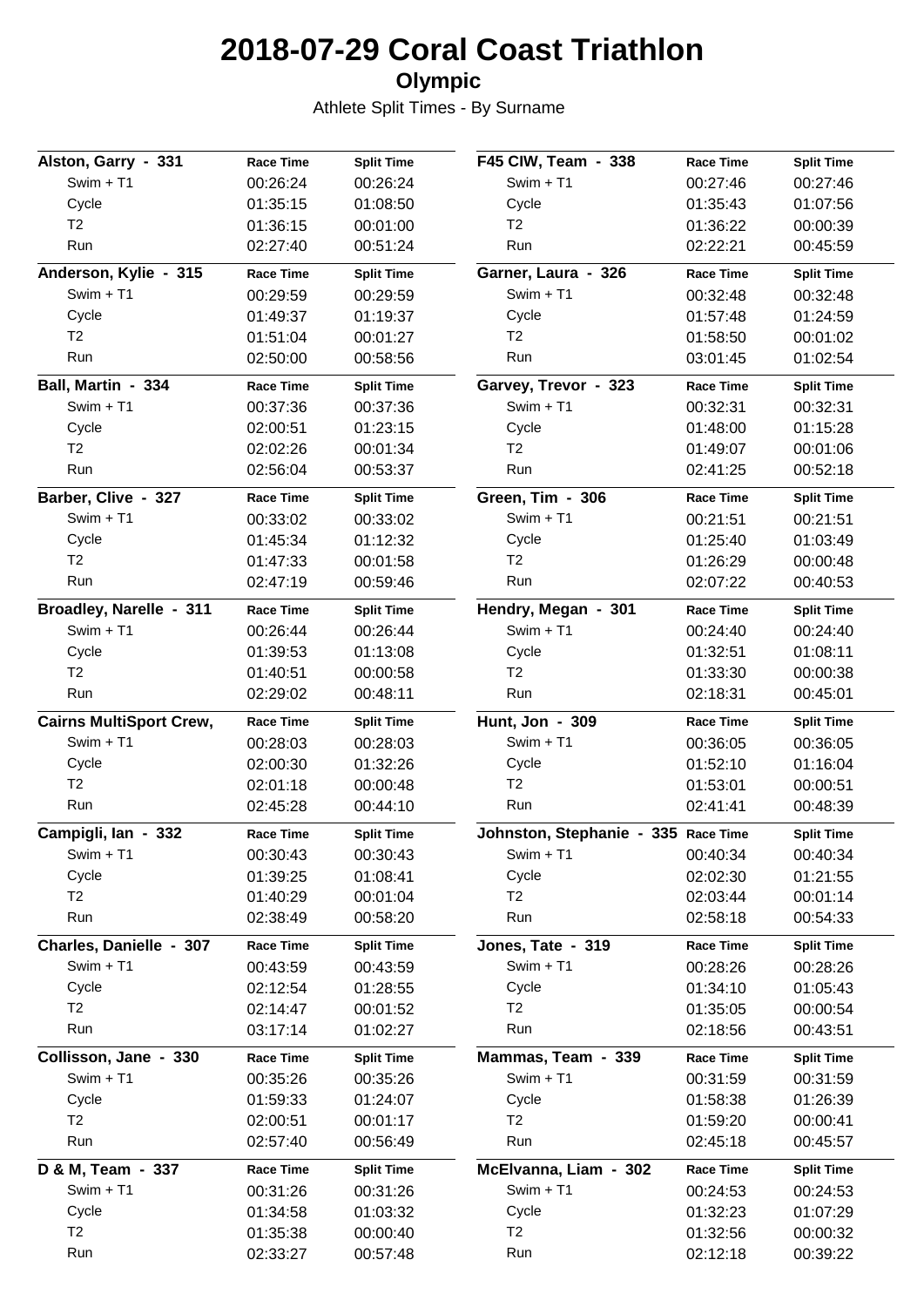# **2018-07-29 Coral Coast Triathlon**

### **Olympic**

Athlete Split Times - By Surname

| McElvanna, Neil - 308                                                          | <b>Race Time</b> | <b>Split Time</b> | Sariman, Jodi - 322      | <b>Race Time</b> | <b>Split Time</b> |
|--------------------------------------------------------------------------------|------------------|-------------------|--------------------------|------------------|-------------------|
| $Swim + T1$                                                                    | 00:24:07         | 00:24:07          | $Swim + T1$              | 00:37:56         | 00:37:56          |
| Cycle                                                                          | 01:32:03         | 01:07:56          | Cycle                    | 02:04:42         | 01:26:46          |
| T <sub>2</sub>                                                                 | 01:33:00         | 00:00:56          | T <sub>2</sub>           | 02:06:47         | 00:02:05          |
| Run                                                                            | 02:15:11         | 00:42:11          | Run                      | 03:12:39         | 01:05:51          |
| McMahon, Brendan - 320                                                         | <b>Race Time</b> | <b>Split Time</b> | Schnell, Tobi - 317      | <b>Race Time</b> | <b>Split Time</b> |
| Swim + T1                                                                      | 00:33:09         | 00:33:09          | $Swim + T1$              | 00:35:30         | 00:35:30          |
| Cycle                                                                          | 01:44:04         | 01:10:54          | Cycle                    | 01:49:54         | 01:14:23          |
| T <sub>2</sub>                                                                 | 01:46:05         | 00:02:01          | T <sub>2</sub>           | 01:50:48         | 00:00:54          |
| Run                                                                            | 02:37:46         | 00:51:40          | Run                      | 02:40:21         | 00:49:32          |
| Miller, Rod - 314                                                              | <b>Race Time</b> | <b>Split Time</b> | Splash, Flash, And Dash, | <b>Race Time</b> | <b>Split Time</b> |
| Swim + T1                                                                      | 00:38:46         | 00:38:46          | $Swim + T1$              | 00:36:22         | 00:36:22          |
| Cycle                                                                          | 01:44:57         | 01:06:11          | Cycle                    | 01:51:13         | 01:14:51          |
| T <sub>2</sub>                                                                 | 01:46:06         | 00:01:08          | T <sub>2</sub>           | 01:51:49         | 00:00:35          |
| Run                                                                            | 02:31:02         | 00:44:56          | Run                      | 02:46:07         | 00:54:18          |
| Mole, Keith - 324                                                              | <b>Race Time</b> | <b>Split Time</b> | Sundman, Tyson - 300     | <b>Race Time</b> | <b>Split Time</b> |
| Swim + T1                                                                      | 00:35:14         | 00:35:14          | $Swim + T1$              | 00:23:20         | 00:23:20          |
| Cycle                                                                          | 01:49:04         | 01:13:50          | Cycle                    | 01:28:10         | 01:04:49          |
| T <sub>2</sub>                                                                 | 01:50:21         | 00:01:16          | T <sub>2</sub>           | 01:28:47         | 00:00:36          |
| Run                                                                            | 02:36:52         | 00:46:31          | Run                      | 02:11:11         | 00:42:24          |
| Moustoukas, Allan - 333                                                        | <b>Race Time</b> | <b>Split Time</b> | Taylor, Darrelle - 321   | <b>Race Time</b> | <b>Split Time</b> |
| Swim + T1                                                                      | 00:28:59         | 00:28:59          | $Swim + T1$              | 00:49:44         | 00:49:44          |
| Cycle                                                                          | 01:39:03         | 01:10:03          | Cycle                    | 02:26:14         | 01:36:30          |
| T <sub>2</sub>                                                                 | 01:39:56         | 00:00:52          | T <sub>2</sub>           | 02:27:51         | 00:01:36          |
| Run                                                                            | 02:32:36         | 00:52:39          | Run                      | 03:33:15         | 01:05:24          |
| Peeters, Brendan - 304                                                         | <b>Race Time</b> | <b>Split Time</b> | The old and the young,   | <b>Race Time</b> | <b>Split Time</b> |
| Swim + T1                                                                      | 00:26:26         | 00:26:26          | $Swim + T1$              | 00:25:14         | 00:25:14          |
| Cycle                                                                          | 01:32:02         | 01:05:35          | Cycle                    | 01:34:48         | 01:09:34          |
| T <sub>2</sub>                                                                 | 01:32:53         | 00:00:50          | T <sub>2</sub>           | 01:35:26         | 00:00:37          |
| Run                                                                            | 02:14:40         | 00:41:47          | Run                      | 02:34:53         | 00:59:27          |
| Pilat, Joe - 329                                                               | <b>Race Time</b> | <b>Split Time</b> | Thomas, Libby - 328      | <b>Race Time</b> | <b>Split Time</b> |
| Swim + T1                                                                      | 00:29:15         | 00:29:15          | $Swim + T1$              | 00:31:14         | 00:31:14          |
| Cycle                                                                          | 01:40:52         | 01:11:37          | Cycle                    | 01:58:01         | 01:26:46          |
| T <sub>2</sub>                                                                 | 01:42:07         | 00:01:14          | T <sub>2</sub>           | 01:58:41         | 00:00:40          |
| Run                                                                            | 02:32:57         | 00:50:50          | Run                      | 02:50:36         | 00:51:54          |
| Pue, Shane - 318                                                               | <b>Race Time</b> | <b>Split Time</b> | Thomas, Sarah - 305      | <b>Race Time</b> | <b>Split Time</b> |
| $Swim + T1$                                                                    | 00:36:47         | 00:36:47          | Swim + T1                | 00:27:59         | 00:27:59          |
| Cycle                                                                          | 01:53:31         | 01:16:43          | Cycle                    | 01:35:09         | 01:07:09          |
| T <sub>2</sub>                                                                 | 01:54:57         | 00:01:26          | T <sub>2</sub>           | 01:35:52         | 00:00:42          |
| Run                                                                            | 02:49:16         | 00:54:18          | Run                      | 02:18:41         | 00:42:48          |
|                                                                                |                  |                   |                          |                  |                   |
|                                                                                | <b>Race Time</b> | <b>Split Time</b> | Torrisi, Vicky - 313     | <b>Race Time</b> | <b>Split Time</b> |
| Swim + T1                                                                      | 00:32:07         | 00:32:07          | Swim + T1                | 00:39:59         | 00:39:59          |
| Cycle                                                                          | 01:39:16         | 01:07:09          | Cycle                    | 02:04:06         | 01:24:07          |
| T <sub>2</sub>                                                                 | 01:40:14         | 00:00:58          | T <sub>2</sub>           | 02:05:21         | 00:01:14          |
| Run                                                                            | 02:21:51         | 00:41:36          | Run                      | 03:03:29         | 00:58:08          |
|                                                                                |                  | <b>Split Time</b> | Tunevitsch, Blair - 303  | <b>Race Time</b> | <b>Split Time</b> |
| $Swim + T1$                                                                    | 00:43:45         | 00:43:45          | Swim + T1                | 00:28:24         | 00:28:24          |
| Cycle                                                                          | 02:11:59         | 01:28:14          | Cycle                    | 01:33:43         | 01:05:19          |
| Ralph, Anthony - 316<br>Roberts, Nicola Jane - 325 Race Time<br>T <sub>2</sub> | 02:13:51         | 00:01:51          | T <sub>2</sub>           | 01:34:46         | 00:01:02          |